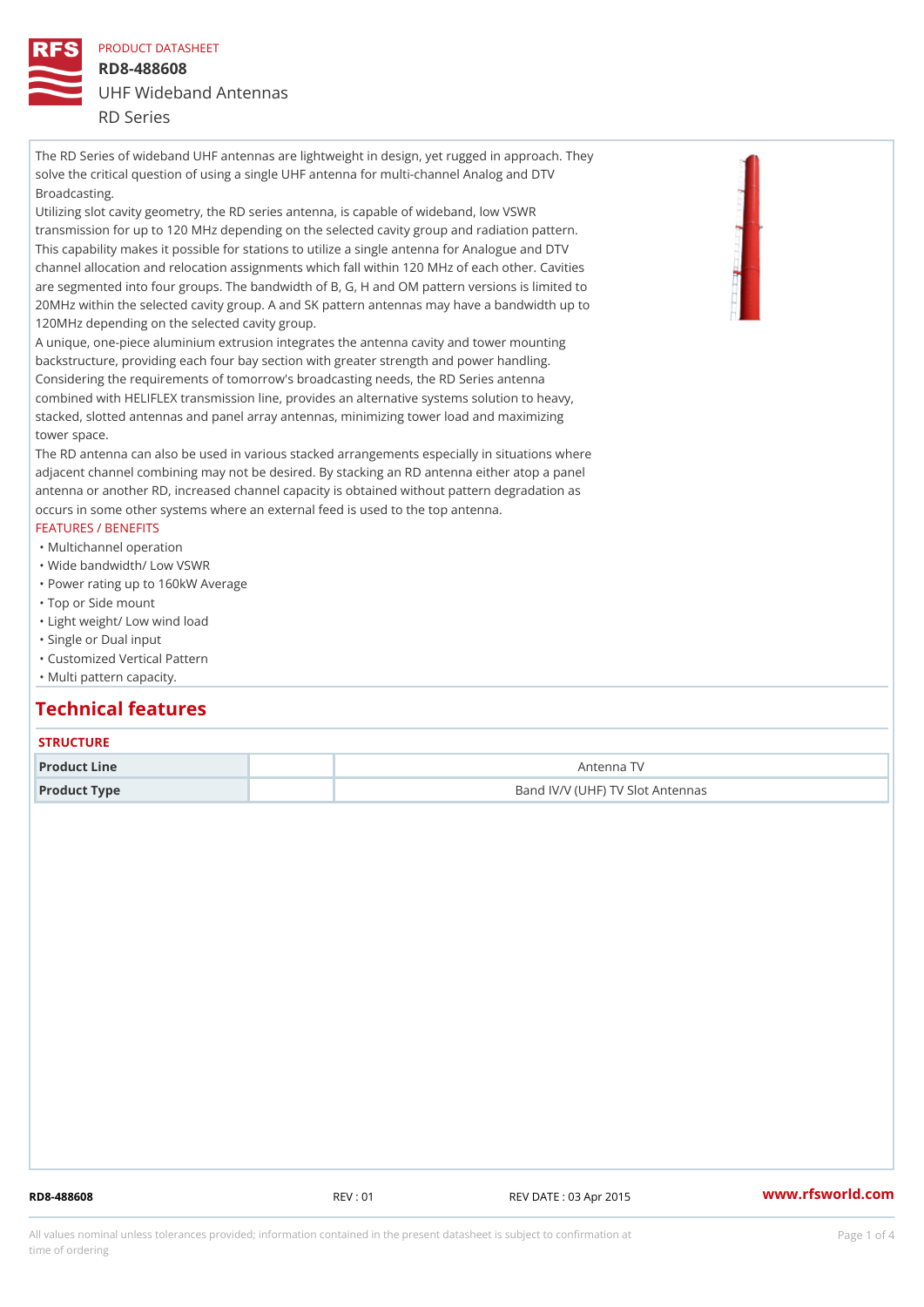PRODUCT DATASHEET

RD8-488608 UHF Wideband Antennas RD Series

| ELECTRICAL SPECIFICATIONS                                                                            |                          |                                                                                                                                                                                                                        |                        |  |
|------------------------------------------------------------------------------------------------------|--------------------------|------------------------------------------------------------------------------------------------------------------------------------------------------------------------------------------------------------------------|------------------------|--|
| Frequency Range                                                                                      | MHz                      | $488 - 608$                                                                                                                                                                                                            |                        |  |
| Polarization                                                                                         |                          | Horizontal                                                                                                                                                                                                             |                        |  |
| Nominal Gain (Mid-band)                                                                              | d B d                    | A 12.2<br>B 13.9<br>$G/H$ 14.7<br>OM 12.2<br>SK 13.3                                                                                                                                                                   |                        |  |
| Max. Bandwidth                                                                                       | MHz                      | 120                                                                                                                                                                                                                    |                        |  |
| Bandwith Comment                                                                                     |                          | Antenna Bandwidth.<br>For B, G, H and OM pattern antennas the Bandwidth is restricted to<br>cavity group. For A and SK pattern antennas the Bandwidth may b<br>on the selected cavity group. For further details conta |                        |  |
| Azimuth Radiation Pattern                                                                            |                          | A, B, G, H, OM, SK, Other Patterns on request.                                                                                                                                                                         |                        |  |
| Power Rating                                                                                         | k W                      | 4 Ave<br>8 Ave<br>$20$ Ave                                                                                                                                                                                             |                        |  |
| Input/Power Rating Comment                                                                           |                          | Power ratings are for single input models. Dual input cavity versid<br>ratings. Contact RFS for details. Connector types and impedand<br>customer requirements, contact RFS for details.                               |                        |  |
| Impedance (unbalanced)                                                                               | $\odot$                  | 50                                                                                                                                                                                                                     |                        |  |
| MECHANICAL SPECIFICATIONS                                                                            |                          |                                                                                                                                                                                                                        |                        |  |
| Number of Levels                                                                                     |                          | 2                                                                                                                                                                                                                      |                        |  |
| Number of Channels                                                                                   |                          | Multichannel                                                                                                                                                                                                           |                        |  |
| Number of Elements / Bays                                                                            |                          | 8                                                                                                                                                                                                                      |                        |  |
| Input Connector                                                                                      |                          | $1 - 5/8$ $EIA$<br>$3 - 1/8"$ EIA<br>$4 - 1/2$ $\top$ IEC                                                                                                                                                              |                        |  |
| Dimensions (Height or Length) (in)                                                                   |                          | Top mount 448 (176.4)                                                                                                                                                                                                  | Side mount 439 (172.8) |  |
| Effective Area Front (full<br>antenna) No Ice                                                        | $m^2$ (ft <sup>2</sup> ) | Top mount 2.60 (28.0)<br>Side mount 2.02 (21.7)                                                                                                                                                                        |                        |  |
| Effective Area Front (full<br>antenna) with $12.5$ mm $(0.5$ " $m2$ (ft <sup>2</sup> )<br>Radial Ice |                          | Top mount 2.60 (28.0)<br>Side mount 2.02 (21.7)                                                                                                                                                                        |                        |  |
| Weight                                                                                               | $kg$ ( $lb$ )            | Top mount 409.1 (900)<br>Side mount 235.5 (518)                                                                                                                                                                        |                        |  |

RD8-488608 REV : 01 REV DATE : 03 Apr 2015 [www.](https://www.rfsworld.com)rfsworld.com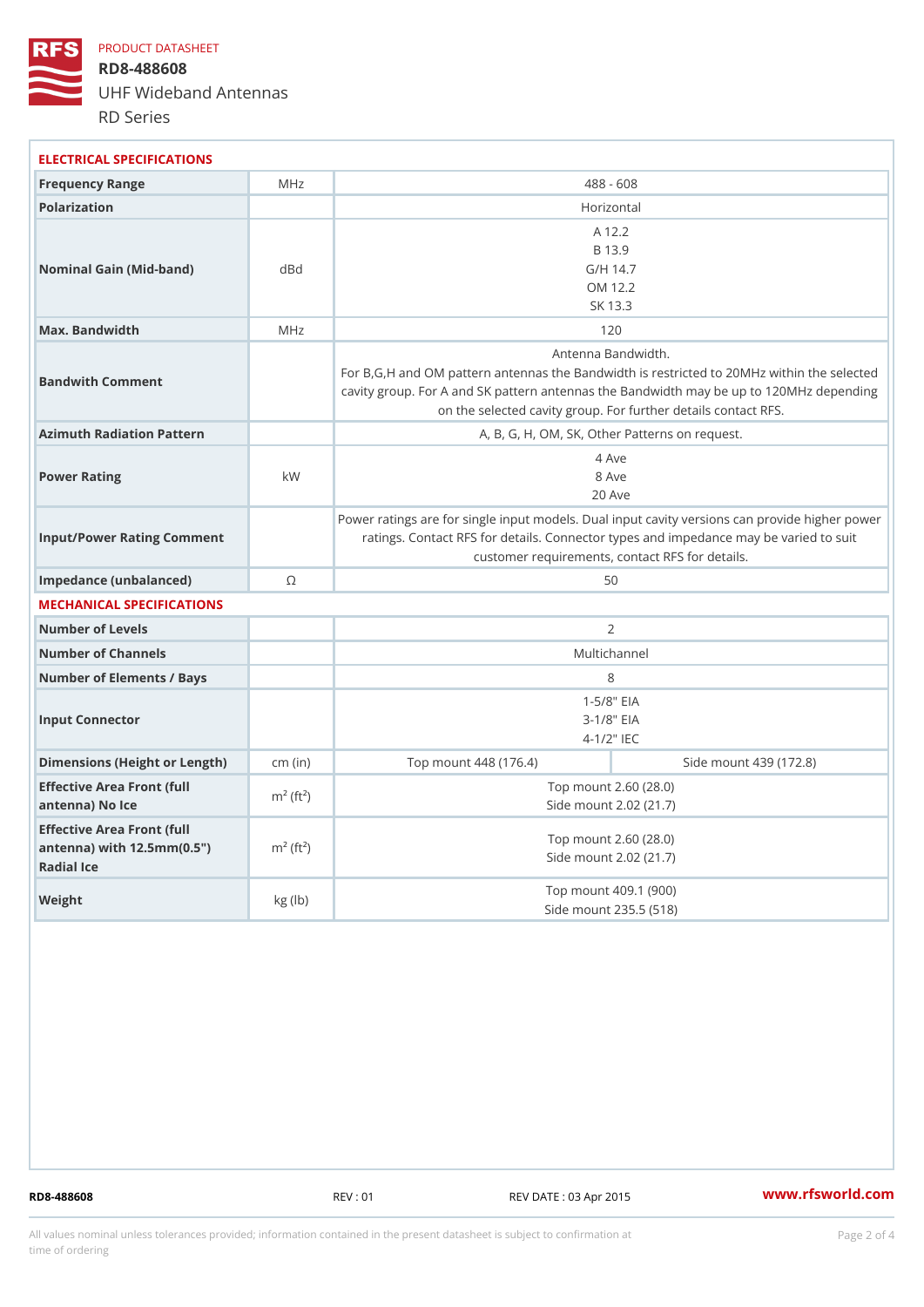## PRODUCT DATASHEET

RD8-488608 UHF Wideband Antennas RD Series

Pattern A Horizontal Gain 1.7 (2.3 dB)

| Elevation Pattern 8 Bay Vertical Directivity 9.77 (9.90 dBd) Beam Tilt |  |           |  |  |  |  |
|------------------------------------------------------------------------|--|-----------|--|--|--|--|
|                                                                        |  | (deg) 0.5 |  |  |  |  |

| RD8-488608              | REV: 01 | REV DATE: 03 Apr 2015                               | www.rfsworld.co |  |
|-------------------------|---------|-----------------------------------------------------|-----------------|--|
|                         |         | Quoted weights and dimensions are for Pattern A h   |                 |  |
|                         |         | Note 3 Mechanical data                              |                 |  |
|                         |         | customer requirements, contact RFS for details.     |                 |  |
|                         |         | details. Connector types and impedance may be va    |                 |  |
|                         |         | versions can provide higher power ratings. Contac   |                 |  |
|                         |         | Power ratings are for single input models. Dual in  |                 |  |
|                         |         | Note 2 Power ratings                                |                 |  |
|                         |         | patterns contact RFS. Pattern A is shown below.     |                 |  |
|                         |         | Pattern SK skull shaped. For information relating   |                 |  |
|                         |         | G/H - Peanut/Skewed Peanut Pattern OM - Offset C    |                 |  |
|                         |         | Pattern A - Broad cardiod Pattern B - Medium dard   |                 |  |
|                         |         | The RD series is available in several radiation pat |                 |  |
| RDSeries_patterns.pdf   |         | Note 1 Azimuth Radiation Patterns.                  |                 |  |
| External Document Links |         | <b>Notes</b>                                        |                 |  |

All values nominal unless tolerances provided; information contained in the present datasheet is subject to Pcapgeling that i time of ordering